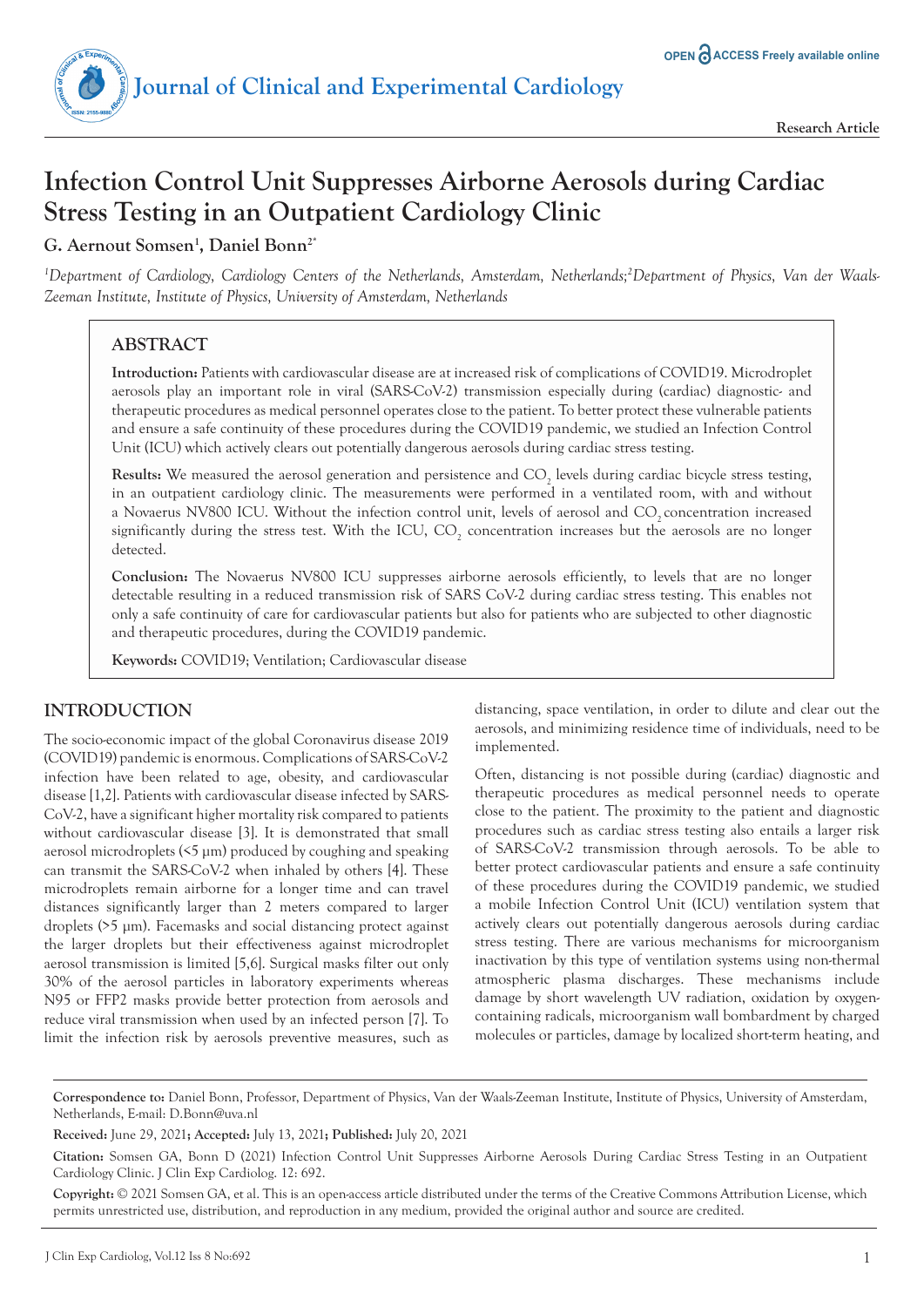the synergistic effect of combinations of various active components in the plasma [8]. Two studies were carried out using the dielectric barrier discharge found inside the NOVAERUS NV800 device used here [9,10]. The studies researched the effect of the plasma discharge ventilation system on E. coli (gram negative bacteria), S. epidermidis (gram positive bacteria) and A. Niger (fungal spores). In these studies, it was found, severe oxidation of the cell membrane and that cell structure was damaged for all microorganisms studied, to varying extents. In all cases, this resulted in loss of vital cellular material, and this method therefore seems well suited to reduce the aerosol transmission risk. We therefore evaluate the effect of the Novaerus Infection Control Unit (ICU) on the aerosol concentration and persistence time during cardiac stress testing in one of the outpatient clinics of Cardiology Centers of The Netherlands (CCN).

### **METHODS**

Aerosol concentration is often measured using a laser sheet diffraction technique [11]. Using this technique as the standard, we validated a novel method using a handheld particle counter (Fluke 985, Fluke B.V. Europe, Eindhoven, The Netherlands) which is frequently used for air quality assessment, overcomes most of the above-mentioned drawbacks of the laser sheet diffraction technique [11-13] (Figure1).



The Fluke device has six size channels of 0.3 μm, 0.5 μm, 1.0 μm, 2.0 μm, 5.0 μm, and 10.0 μm. Air is pumped into the device at a flow rate of 2.83 L/min and flows through the detection where a 90 mW laser beam of 775 nm to 795 nm wavelengths illuminates the dust or aerosol particles. The scattered and diffracted light from the particles is detected with a counting efficiency of 50% for the 0.3 μm channel and 100% for particles in all other channels. The accuracy and reproducibility of these measurements is 1%. We evaluated differences in aerosol production between patients, as we hypothesized that one individual may produce more aerosols ("superspreader") as persistence time to within the experimental accuracy. compared with a typical infected other.

however other channels give similar results and especially the same

#### J Clin Exp Cardiolog, Vol.12 Iss 8 No:692

# **Somsen GA, et al. COPEN ACCESS Freely available online**

The experimental facility in the outpatient clinic of CCN is a 4.4.3 m3 exercise room where the particle counter is placed 2.5 m from the patient at a height of 1 meter from the floor. The clinic's air supply produces  $\degree$ 4400 m3/h while  $\degree$ 3700 m3/h is extracted. The total surface area of the outpatient clinic is 350 m2, and the height of the ceiling 3 m so the total volume is 103 m3, leading to a number of Air Changes per Hour (ACH) of 4-5. After each stress test, the room was ventilated for an hour to avoid an effect on the following test.

During aerosol concentration and persistence measurement,  $\mathrm{CO}_\mathrm{2}$  was simultaneously determined under different ventilation conditions. A handheld Testo 440 dP (Testo BV, Almere, The Netherlands) was used for both the air renewal rate using the differential pressure sensor and the  $\mathrm{CO}_2$  measurement using a CO<sub>2</sub>/temperature/relative humidity sensor. Temperature and humidity were constant during the experiments.

#### **Cardiac stress testing**

 Patients were subjected to a bicycle cardiac stress test for the diagnostic workup of exercise related chest pain, palpitations or dyspnea was included in the study. All patients were referred by a general practitioner to an outpatient clinic of Cardiology Centers of the Netherlands. The study protocol was approved by the Medical Ethics Committee of the Amsterdam University Medical Centre. The stress test protocol is as follows: after a rest ECG was registered and blood pressure was measured, a warming up phase was started with a 60 Watt workload. Each 2 minutes the workload was increased with 20 Watts, and ECG and blood pressure was measured. Each person was instructed to keep the cycle speed at 50-60 rounds per minute. The test was terminated when the target heart rate was reached ((220 age)\*0.85) or the patient experienced discomfort. Duration of the test was registered in minutes. Individual performance was characterized in terms of maximal workload (Watt), maximal heart rate, percentage of predicted target workload, and Rate Pressure Product (RPP) (maximal heart rate \* systolic blood pressure).

#### **RESULTS**

Twelve patients were included in the study. Patient characteristics are shown in Table 1. Figures 2 shows a typical time trace of 1.0 micrometer particle concentrations as a function of time with normal ventilation and adding the mobile ventilation system. In both situations, artificial aerosols were generated in a 5-meter radius around the particle counter. The ventilation system significantly reduces both the absolute concentration and the persistence of the aerosols.

**Table 1:** Patient characteristics.

| Patient characteristic      | Average ± standard deviation                         |
|-----------------------------|------------------------------------------------------|
| Age                         | $56 \pm 12$                                          |
| Sex(M/F)                    | 9/3                                                  |
| Reason for referral         | Chest pain $(8)/dy$ spnea $(2)/$<br>palpitations (2) |
| Duration of test (min)      | $7.2 \pm 4.1$                                        |
| Workload (Watt)             | $192 \pm 85$                                         |
| Maximal heart rate (bpm)    | $151 \pm 33$                                         |
| % of predicted workload (%) | $115 \pm 34$                                         |
| Rate-pressure product       | $28310 \pm 7496$                                     |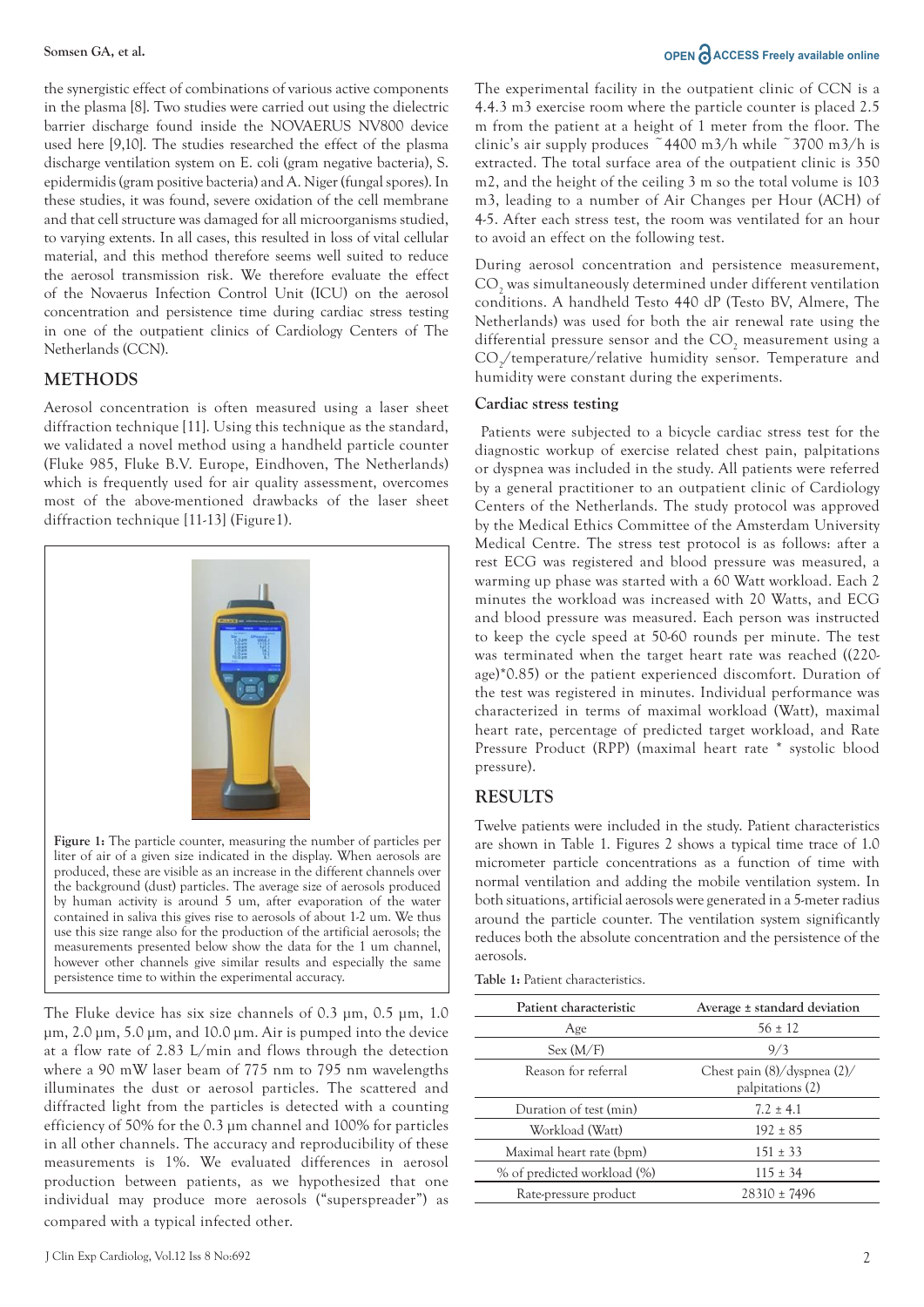

**Figure 2:** Measured number of aerosol particles as a function of time. Aerosols are produced artificially at t=200s, and their persistence is measured to evaluate the ventilation quality. The characteristic time for the persistence of the aerosols (from the exponential fit) in the waiting room of the outpatient clinic is >2 minutes for 'normal' ventilation (blue), and less than half that time with the mobile ventilation unit added (green).

In a parallel study on these 12 patients, there were very large differences in aerosol production between different patients [14]. It was therefore decided to perform the measurements twice on the same patient on different days. The results (Figure 3) show that without the mobile ventilation device, the cardiac stress testing produces a significant amount of aerosols, and their increase follows the same trend as the  $CO<sub>2</sub>$ , clearly indicating that it is the stress testing that generates both. In addition, with the normal ventilation of the Cardiology clinic, a large concentration of aerosols remains minutes after an infectious person has left the stress testing room, implying a larger risk of transmission. On the other hand, with the Novaerus ICU,  $\text{CO}_2$  is still generated, but the amount of small particles actually decreases; the Novaerus ICU airborne infection control device captures and destroys all the aerosols generated by the stress testing. In addition, the device further purifies the air from background dust particles.



**Figure 3:** Measured number of aerosol particles (red symbols, right axis) and CO2 concentration (blue symbols, left axis) as a function of time. The cardiac stress test starts at 200 seconds and stops at 1000 seconds. For the experiment with the additional ventilation system, the latter is turned on at t=0.

#### **DISCUSSION**

In this study, we show that a significant amount of aerosols are produced by patients who are subjected to cardiac bicycle stress testing. These are consequently produced just by breathing, as there was no speaking, coughing or sneezing during the stress test. It has now been well established that aerosols are an important factor in SARS-CoV-2 transmission, especially in small and ill

### **Somsen GA, et al. COPEN ACCESS Freely available online**

ventilated settings [15]. Since a direct measurement of aerosols is not always feasible, we also performed a simple measurement of  $\mathrm{CO}_2$  concentration in the air. During the cardiac stress test, both the aerosol and  $CO_2$  concentration increased in a similar fashion, suggesting that a simple  $\mathrm{CO}_2$  measurement could suffice to evaluate the air and ventilation quality in a given environment.

The normal ventilation system reduces both, aerosol and CO2 concentration by exchanging the air with fresh air from outside. However even with the good ventilation system of the outpatient cardiology clinic, the cardiac stress test still produces a. significant amount of aerosols, and even though the air in the exercise room is exchanged with outside air, we still observe a significant increase of the aerosol concentration. Adding the mobile ventilation unit on top of the existing ventilation significantly reduces the aerosol concentration and persistence during the cardiac stress testing. This has important implications: In addition to preventive measures as wearing facemasks, and space ventilation, active air-clearing of aerosols by a dedicated system such as the plasma ventilation system tested here, further reduces the SARS-CoV-2 transmission risk. Such active air-clearing systems can be used in diagnostic- and therapeutic procedures where healthcare providers are working in the close vicinity of patients to achieve the lowest transmission risk possible. This will enable continuity of healthcare during the COVID19 pandemic, especially for patients with cardiovascular disease for whom delay of these procedures often cannot be accepted from a prognostic perspective. Therefore, adding an active aerosol air-clearing system to all other preventive SARS-CoV-2 transmission measures ensures a safe continuity of cardiovascular care [16,17].

# **CONCLUSION**

The mobile ventilation system substantially reduces the amount of aerosol droplets during a cardiac bicycle stress testing to levels where they can no longer be detected. The use of such a system therefore mitigates the transmission risk of SARS-CoV-2 by aerosols during cardiac stress testing and possibly other diagnostic- and therapeutic procedures enabling a safe continuation of crucial healthcare services during the COVID19 pandemic. It is interesting to note that a so-called high transmission risk procedure, i.e., controlled intubation and extubation and high flow oxygen suppletion, generates a smaller number of aerosols compared to coughing and conventional oxygen suppletion, respectively. Future studies are needed to quantify the risk of aerosol transmission in different diagnostic- and therapeutic procedures.

#### **REFERENCES**

- 1. McGurnaghan SJ, Weir A, Bishop J, Kennedy S, Blackbourn LAK, McAllister DA et al. Risks of and risk factors for COVID-19 disease [in people with diabetes: A cohort study of the total population of](https://doi.org/10.1016/s2213-8587(20)30405-8)  Scotland. Lancet Diabetes Endocrinol. 2020; 9: 82-93.
- 2. [Lippi G, Wong J, Henry BM. Hypertension in patients with](https://doi.org/10.20452/pamw.15272)  coronavirus disease 2019 (COVID-19): A pooled analysis. Pol Arch Intern Med. 2020; 130: 304-309.
- 3. [Nishiga M, Wang DW, Han Y, Lewis DB, Wu JC. COVID-19](https://doi.org/10.1038/s41569-020-0413-9)  and cardiovascular disease: From basic mechanisms to clinical perspectives. Nat Rev Cardiol. 2020; 17: 543-558.
- 4. Liu Y, Ning Z, Chen Y, Guo M, Liu Y, Gali MK, et al. Aerodynamic [analysis of SARS-CoV-2 in two Wuhan hospitals. Nature. 2020; 582;](https://doi.org/10.1038/s41586-020-2271-3)  557–560.